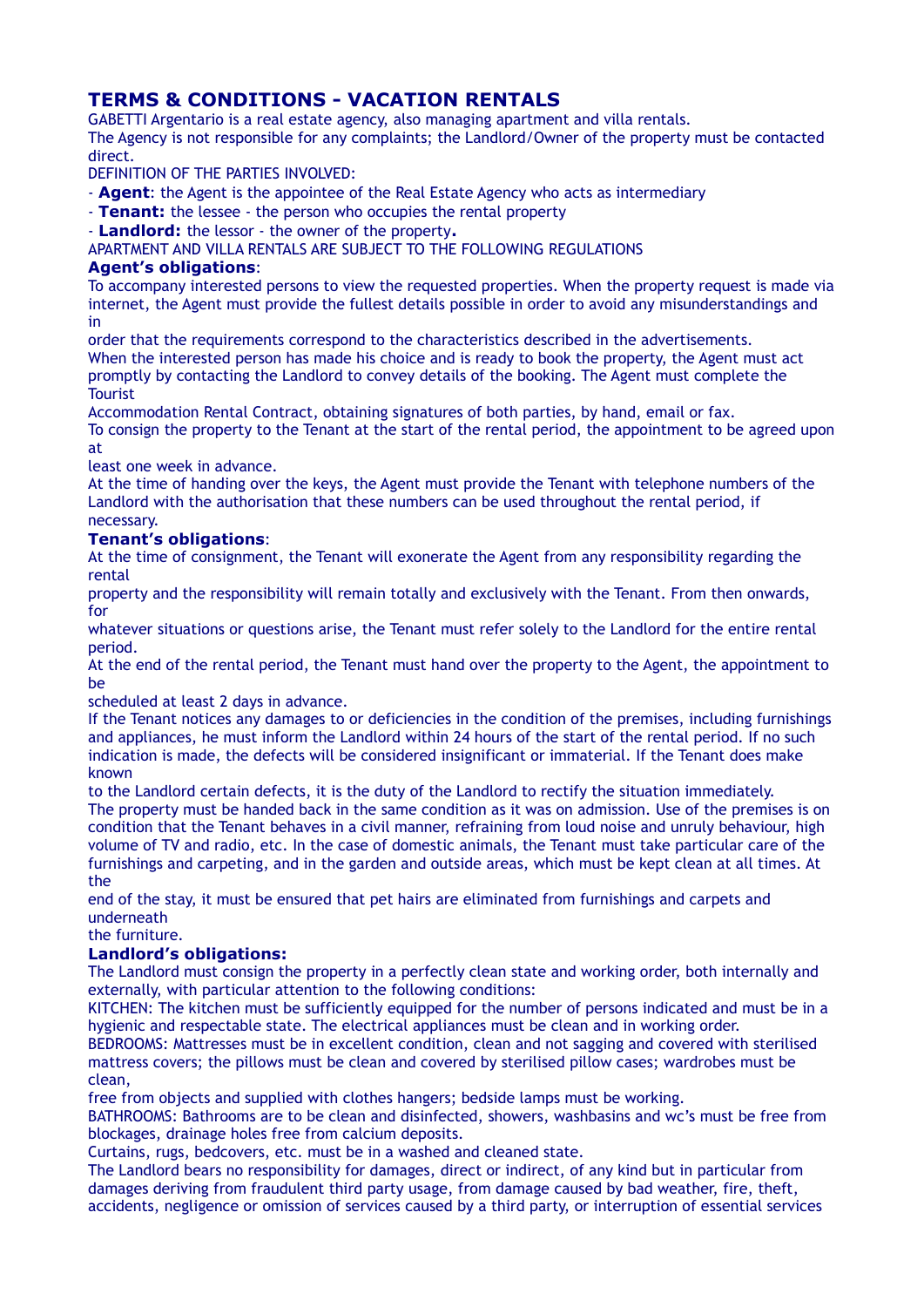from utility companies such as water, gas and electricity.

# **Hours:**

The property shall be consigned to the Tenant: after 4.30 p.m. on the day of arrival (subject to agreement with the Agent). The property shall be reconsigned to the Landlord: up to and not later than 10 a.m. on the

# day of departure.

#### **Payment:**

Payment must by effected by the Tenant direct to the Landlord by bank transfer, using the bank details given

- at the time of the booking, as follows:
- a) deposit 30% of total cost to be paid at the time of the booking
- b) balance to be paid within 7 days before the start of the rental period.
- In the event of cancellation by the Tenant, the following penalites shall apply:
- a) more than 60 days from the start of the rental period, penalty 50% of the deposit
- b) between 30-60 days from the start of the rental period, penalty 75% of the deposit
- c) less than 30 days from the start of the rental period, penalty 100% of the deposit

Cancellation must be effected in written form only by personal delivery, fax or email. The date that the written cancellation is received will be the date used to calculate the penalty. Reimbursements shall be paid

by bank transfer with bank charges being deducted from the total.

#### **Expenses and additional fees on the part of the Tenant**:

Additional charges in connection with utilities and cleaning are as follows:

· Electricity consumption - the counter is read at the beginning and end of the stay, and the calculation made on the average rate of euro 0.33 per kw

- · Gas equal to the cost of the gas cylinders used
- · Water calculated from the counter reading at the average rate taken from the latest bill
- · Final cleaning price to be stated at the time of the booking

Any other fees that may be due must be communicated to the Tenant before the booking is finalised. All fees

are to be calculated and paid for on the day of departure.

## **Security Deposit (Guarantee against possible damages):**

The Tenant must pay a security deposit at the same time that the balance is paid, by bank transfer, as guarantee against possible damages to the property and its contents, the sum being specified in the property

advert. The security deposit shall be non interest bearing (Art. 1782 c.c.).

At the time of reconsignment, the property should be handed over in the same condition as it was in on admission, but if any damages have occurred to the property or its contents, or upholstery stained or dirtied,

etc. during the stay, the Tenant must state so at this time.

In the event that the Tenant or his guests are responsible for certain damages but attempt to cover up or deny responibility in order to evade compensating for such loss, the Landlord, knowing the property well and

able to recognise such damages, will communicate this to the Tenant and be authorised to deduct from the

security deposit the cost of the repair, or the relative compensation.

# **Repayment of Security Deposit:**

The amount initally paid as security deposit against damages will be repaid by the Landlord to the Tenant at

the termination of the rental period, subject to verification that no damage has been done. The repayment

will be effected by bank transfer to the Tenant's account.

Inspection of the premises and verification will be carried out at the same time the keys are handed back if

the Landlord is present, or in the event that the property shall be immediately rented out to others and that

the Landlord or an appointee is present. Otherwise, in the absence of the Landlord at reconsignment, he shall have 7 (seven) days and no longer in which to carry out the inspection.

## **Agent's commission:**

Each time that a Rental Contract is finalised, both parties i.e. the Tenant and the Landlord, are required to

pay a commission to the Agent which is equal to: